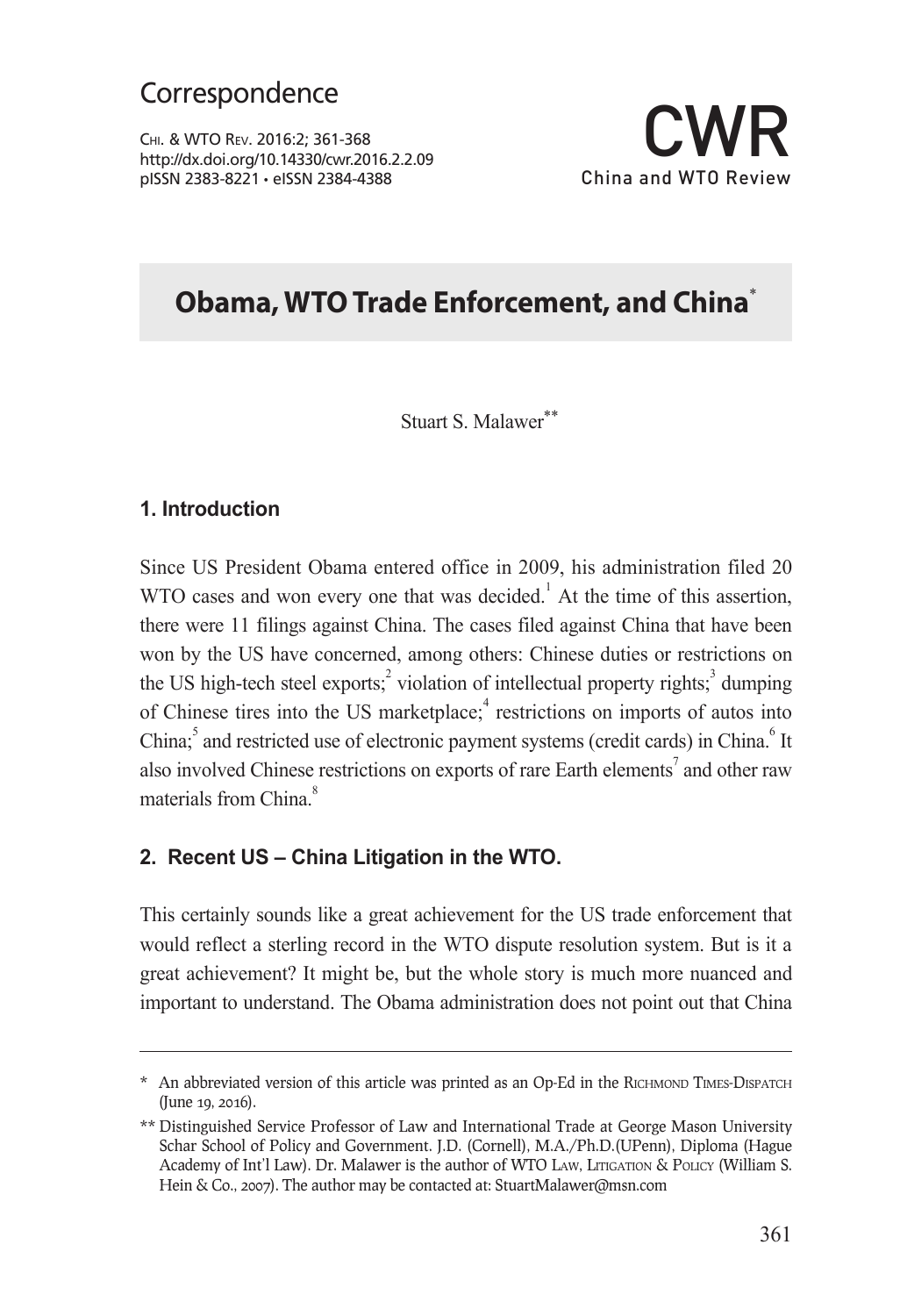# $\textsf{CWR}$   $\textsf{...}$  S. Malawer

has prevailed in a number of cases against the US.

Take, *e.g.*, the 2012 case decided against the US that involved the use of 'zeroing' as a method for calculating antidumping duties.<sup>9</sup> Another case was decided in 2014 against the US regarding its application of non-market status in calculating dumping and countervailing duties for certain Chinese imports.<sup>10</sup> Yet, another case decided in 2015 involved the wrongful determination that a state-owned enterprise is a public body and thus capable of providing illegal government subsidies.<sup>11</sup> Indeed, just in May 2016, China requested a compliance procedure against the US for its failure to implement a decision involving countervailing duties on Chinese exports by state-owned enterprises.<sup>12</sup>

Newer cases that have been brought by the US are pending and involve Chinese taxation on aircraft<sup>13</sup> and 'demonstration bases' (special manufacturing zones) that seem to be in the process of settling before litigation.<sup>14</sup> Both involve issues of subsidies. The 12th and 13th cases against China were filed this June and July by the Obama administration. They involve Chinese compliance with a prior decision regarding the dumping and countervailing duties imposed on the import of the US broiler chickens<sup>15</sup> and Chinese export restrictions on nine minerals.<sup>16</sup> The only other compliance case ever filed by a WTO member was also filed by the US, and it was decided in 2015.<sup>17</sup> As recently observed: "It is becoming clear that the US and its geopolitical rival are already skirmishing ahead of what could be a combative summer."<sup>18</sup>

Perhaps the most important metric to look at when determining a member's compliance with the WTO's decisions is whether it has authorized sanctions against a country for not implementing its panel or Appellate Body recommendations. Surprisingly, it is not China but the US that holds the honor of being sanctioned the most. China has never been sanctioned. No such sanctions have ever been authorized in the US-China disputes.

*E.g.*, the US was sanctioned in 2015 for not complying with the "Country of Origin Labeling" ("COOL") requirements in two cases brought by Canada and Mexico concerning the import of beef and pork.<sup>19</sup> The US rules required the identification of the foreign source of imports, which violates the WTO rules.

An examination of the most recent WTO report on sanctions covers its first 20 years  $(1995-2014)^{20}$  It indicates that sanctions were authorized against the United States in three distinct cases involving the use of foreign sale corporations,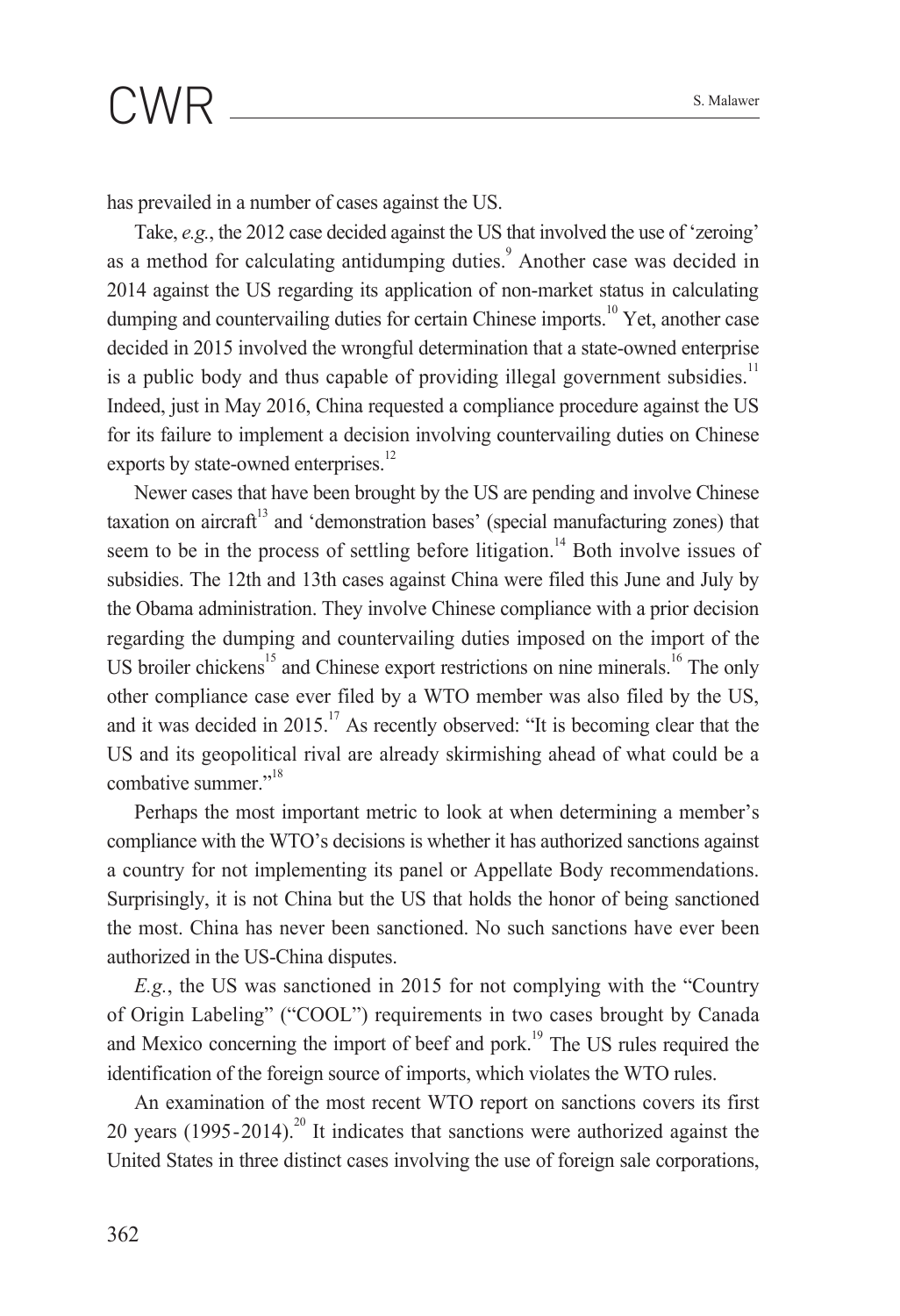cotton subsidies, and restrictions on online betting services. These cases involved multiple complaining parties. The US has been sanctioned more than any other country.

It is interesting to put all of this in a slightly broader context. In the 25-year history of the WTO, over 500 trade disputes have been submitted. The dispute settlement system experienced its busiest year in 2015, with an average of 30 active panels per month. $^{21}$  Most of the referred requests involved trade remedy issues regarding dumping, subsidies, and safeguards, among others.

The US is the leading user of the WTO Dispute Settlement Body,<sup>22</sup> though many countries use it. Developing countries now file about one-half of the cases each year. Out of the 500 cases filed, only about one-third of them wind up in full litigation before a panel. Most are settled in the diplomatic consultation stage that precedes the panel hearing. The US has won the vast number of cases it litigated in the WTO as both a complainant and respondent. There have only been a handful of requests for sanctions, and even fewer have been authorized. However, perhaps only three or four of those requests for sanctions were implemented, which is not much.

The US has filed more cases against China than any other country. Interestingly, China has tended to promptly implement all adverse decisions that the US has secured against it. The Obama administration has generally been very active in the WTO litigation and successful in those cases against China specifically. However, the US has also lost a number of cases brought against it by China. Of course, the administration does not normally broadcast this. The US is the country against which sanctions have been authorized the most, though only a few times. China has implemented the adverse decisions of the WTO. This should be noted more by the administration, since it shows a positive aspect of China's engagement in the global trading system and its acceptance of and role in developing rules of the road.

### **3. Conclusion**

My general conclusion is that the Obama administration is correct in broadly stating its success in the WTO litigation in general as well as against China. In terms of full disclosure, however, the US has taken some unsettling actions,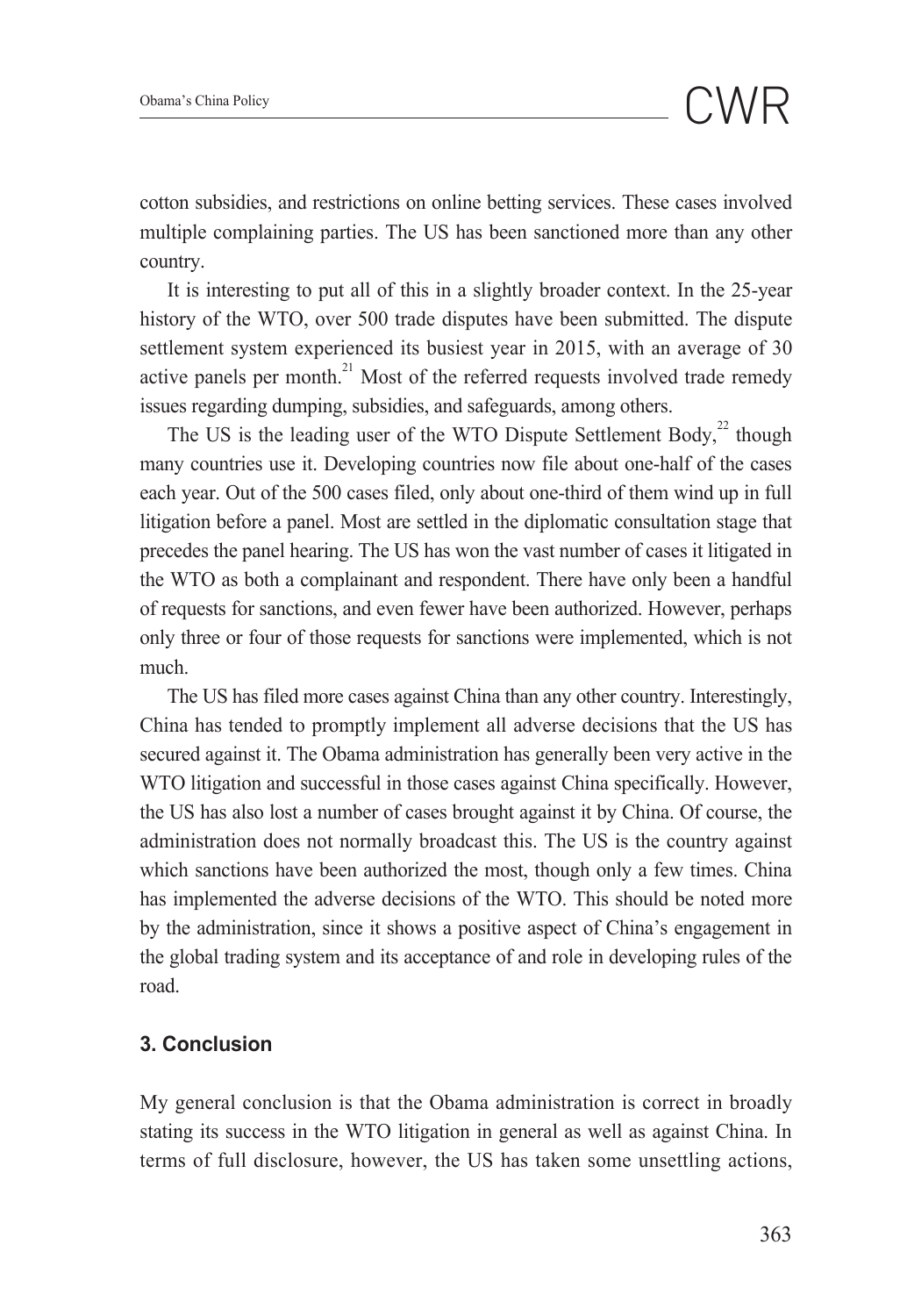# $\textsf{CWR}$   $\textsf{...}$  S. Malawer

namely not fully discussing its losses to China, China's general compliance, and sanctions that have been authorized against it. The recent US opposition to reappointing a Korean judge to the Appellate Body because of his decisions concerning the US trade remedy laws is disappointing.<sup>23</sup>

My take is that as the primary architect of the WTO, its dispute resolution system, and judicial and rules-based approach to global trade relations, the US should be a bit more careful and supportive so as not to undermine this system. In particular, the US should promptly implement decisions made against it.

In a lead editorial, Financial Times recently stated: "The problem is not just that the (trade remedy) rules are often arbitrary and skewed - the US has rightly lost case after case at the World Trade Organization over the way it imposes such tariffs ...."<sup>24</sup> Indeed, a few days earlier, another article in FINANCIAL TIMES concluded:

The US has spent years to defend indefensible rules governing the imposition of antidumping and countervailing duties on imports…. In 2014 … Washington finally admitted (after losing a case brought by Brazil concerning cotton support programs) it could not bring itself to cut the handouts to its own farmers….25

Most recently, Financial Times concluded once again: "In the case of the US, while the legalistic nature of its antidumping regime will not change, the administration could at least give up trying to defend its more egregious aspects from legal challenge in the WTO." $^{26}$ 

The system has served the US national interests well in resolving trade disputes in general and those between the US and China. It is not the absence of litigation that makes a system successful. Rather, it is how the cases are resolved when commercial disputes arise, as they do when more international commercial transactions occur. So far, they have been successfully resolved within the system.

Hopefully, the judicial and diplomatic approach developed in the WTO can be expanded to apply to non-commercial disputes between China and the US. After all, the commercial and political relationships between China and the US are critically interrelated. They are the most important as the 21st century rolls along.

The Obama administration should be proud of its strategy in the WTO generally and its enforcement of actions against China, but there is no need to puff it up. A realistic assessment would analyze both the US' and China's losses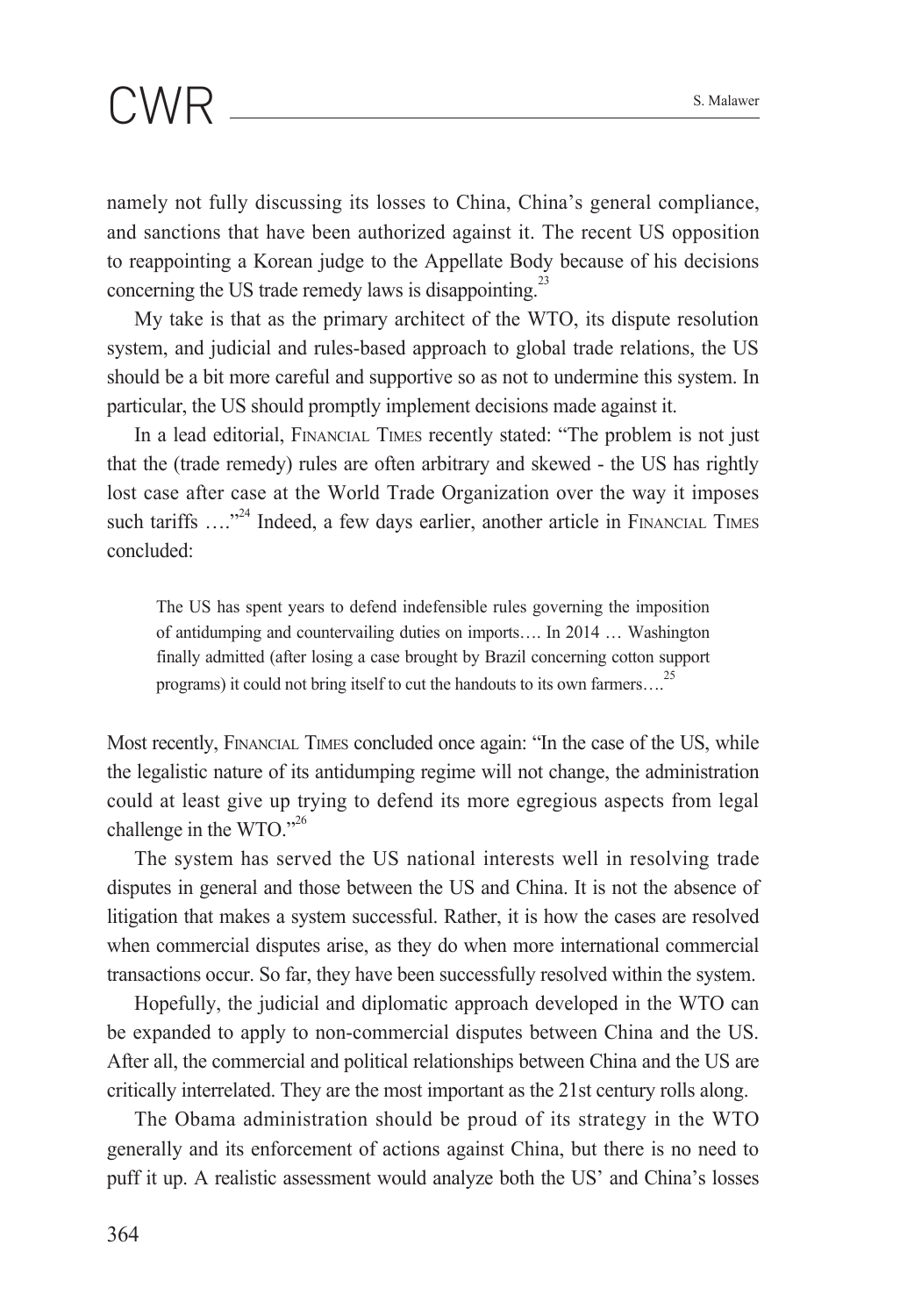as well as sanctions by other countries against the US. It would more accurately describe a complex system and make this unique international legal system look more balanced. This stance would give the US policymakers the opportunity to further the global trading system in a more realistic manner.

Trade enforcement strategy is an important trade as well as foreign policy issue. Above all else, it has huge geopolitical implications for the US national security. This is especially true in the context of the US-China relations.

### **References**

- 1. *See* Enforcement, *available at* https://ustr.gov/issue-areas/enforcement (last visited on June 13, 2016).
- 2. *China-Countervailing and Antidumping Duties on Grain Oriented Flat-Rolled Electrical Steel (GOES) from the United States*, WT/DS414/RW (Compliance report, July 31, 2015), *available at* https://docs.wto.org/dol2fe/Pages/FE\_Search/FE\_S\_S009-DP.aspx?language =E&CatalogueIdList=133668,133660&CurrentCatalogueIdIndex=0&FullTextHash= (last visited July 31, 2016). This compliance proceeding was the first time any WTO member challenged China's compliance with an adverse finding.
- 3. *China-Measures Affecting the Protection and Enforcement of Intellectual Property Rights*, WT/DS362/R (Panel report, Jan. 26, 2009), *available at* https://www.wto.org/english/tratop\_ e/dispu\_e/cases\_e/ds362\_e.htm (last visited on July 23, 2016).
- 4. *United States-Measures Affecting Imports of Certain Passenger Vehicle and Light Truck Tyres from China*, WT/DS399/AB/R (AB report, Oct. 5, 2011), *available at* https://www.wto. org/english/tratop\_e/dispu\_e/cases\_e/ds399\_e.htm (last visited on July 23, 2016).
- 5. *China-Anti-Dumping and Countervailing Duties on Certain Automobiles from the United States*, WT/DS440/R (Panel report, May 23, 2014), *available at* https://www.wto.org/english/ tratop\_e/dispu\_e/cases\_e/ds440\_e.htm (last visited on July 23, 2016).
- 6. *China-Certain Measures Affecting Electronic Payment Services*, WT/DS413/R (Panel report, July 16, 2012), *available at* https://www.wto.org/english/tratop\_e/dispu\_e/cases\_e/ds413\_ e.htm (last visited on July 23, 2016).
- 7. *China-Measures Related to the Exportation of Rare Earth, Tungsten and Molybdenum*, WT/ DS431/AB/R (AB report, Aug. 29, 2014), *available at* https://www.wto.org/english/tratop\_e/ dispu e/cases e/ds431 e.htm (last visited on July 23, 2016).
- 8. *China-Measures Related to the Exportation of Various Raw Materials*, WT/DS394/AB/R (AB report, Jan. 30, 2012), *available at* https://www.wto.org/english/tratop\_e/dispu\_e/cases\_e/ ds394 e.htm (last visited on July 23, 2016).
- 9. *United States-Anti-Dumping Measures on Shrimp and Diamond Sawblades from China*, WT/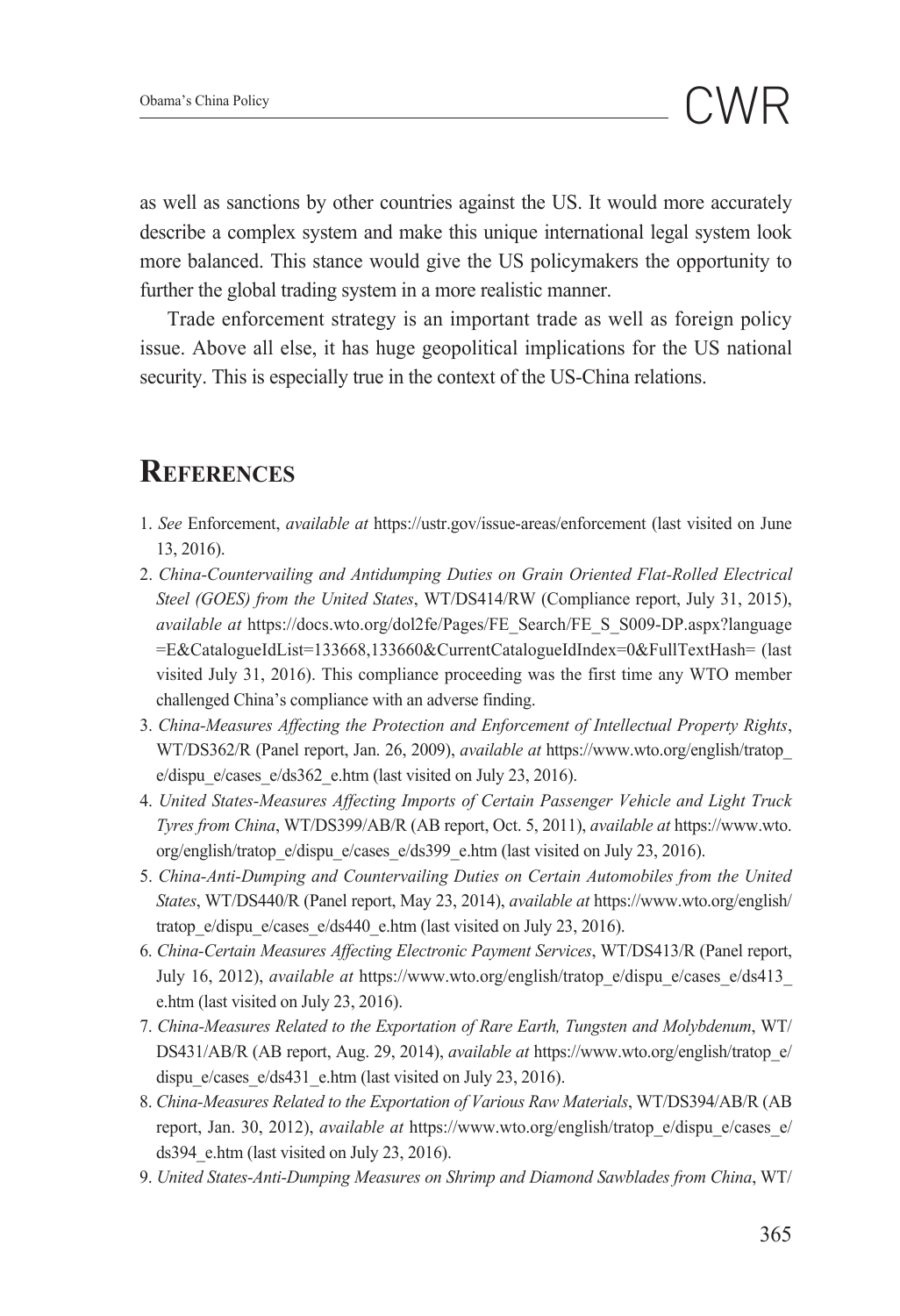# $\textsf{CWR}$   $\textsf{...}$  S. Malawer

DS422/R (Panel report, June 8 2012), *available at* https://www.wto.org/english/tratop\_e/ dispu\_e/cases\_e/ds422\_e.htm (last visited on July 23, 2016).

- 10. *United States-Countervailing and Anti-Dumping Measures on Certain Products from China*, WT/DS449/AB/R (AB report, July 22, 2014), *available at* https://www.wto.org/english/ tratop\_e/dispu\_e/449abr\_e.pdf (last visited on July 23, 2016).
- 11. *United States-Countervailing Duty Measure on Certain Products from China*, WT/DS437/ AB/R (AB report, Jan. 16, 2015), *available at* https://www.wto.org/english/tratop\_e/dispu\_ e/cases\_e/ds437\_e.htm (last visited on July 23, 2016).
- 12. *China Requests Consultations with US over Compliance in Countervailing Duties Dispute*, WTO News (May 13, 2016), *available at* https://www.wto.org/english/news\_e/news16\_e/ ds437oth\_13may16\_e.htm (last visited on July 23, 2016).
- 13. *China-Tax Measures concerning Certain Domestically Produced Aircraft*, WT/DS501/1 (Request for consultation, Dec. 8, 2015), *available at* https://www.wto.org/english/tratop\_e/ dispu e/cases e/ds501 e.htm (last visited on July 23, 2016).
- 14. *China-Measures Related to Demonstration Bases and Common Service Platforms Programmes*, WT/DS489/1 (Request for consultation, Feb. 11, 2015), *available at* https:// www.wto.org/english/tratop\_e/dispu\_e/cases\_e/ds489\_e.htm (last visited on July 23, 2016).
- 15. *China-Antidumping and Countervailing Duty Measures on Broiler Products from the United States*, WT/DS427/1 (Compliance proceedings ongoing June 22, 2016), *available at* https://www.wto.org/english/tratop\_e/dispu\_e/cases\_e/ds427\_e.htm *See also The United States Challenges China's Non-Compliance at the WTO on Behalf of American Farmers*, USTR Press Release (May 19, 2016), *available at* https://ustr.gov/about-us/policy-offices/ press-office/press-releases/2016/may/us-challenges-china-non-compliance-at-WTO (all last visited on July 23, 2016).
- 16. *China-Export Duties on Certain Raw Materials*, WT/DS508/1/Add.1 (Request for Consultation by the US, July 13, 2016), *available at* https://www.wto.org/english/tratop\_ e/dispu\_e/cases\_e/ds508\_e.htm. *See also* S Donnan, *Obama Steps up Trade Battle with China*, Fin. Times, July 13, 2016, *available at* http://www.ft.com/cms/s/0/fed9f136-4914- 11e6-8d68-72e9211e86ab.html#axzz4FLAZbXsH (all last visited on July 24, 2016). It reads: "Barack Obama has escalated the US's trade battle with China, launching a formal complaint against Beijing as both of his potential successors push the domestic political debate in a protectionist direction on the campaign trail." "Obama Launches Trade Complaint amid Growing Tension with China."
- 17. *Supra* note 2. The only other compliance case ever filed by a WTO member against China was also filed by the US, and it was decided in 2015.
- 18. S. Donnan, *US and China Skirmish as Trade Clash Looms*, Fin. Times, Mar. 11, 2016, *available at* https://next.ft.com/content/4bd8c6ec-16c5-11e6-b8d5-4c1fcdbe169f (last visited on July 23, 2016).
- 19. *United States-Certain Country of Origin Labelling (COOL) Requirements*, WT/DS384